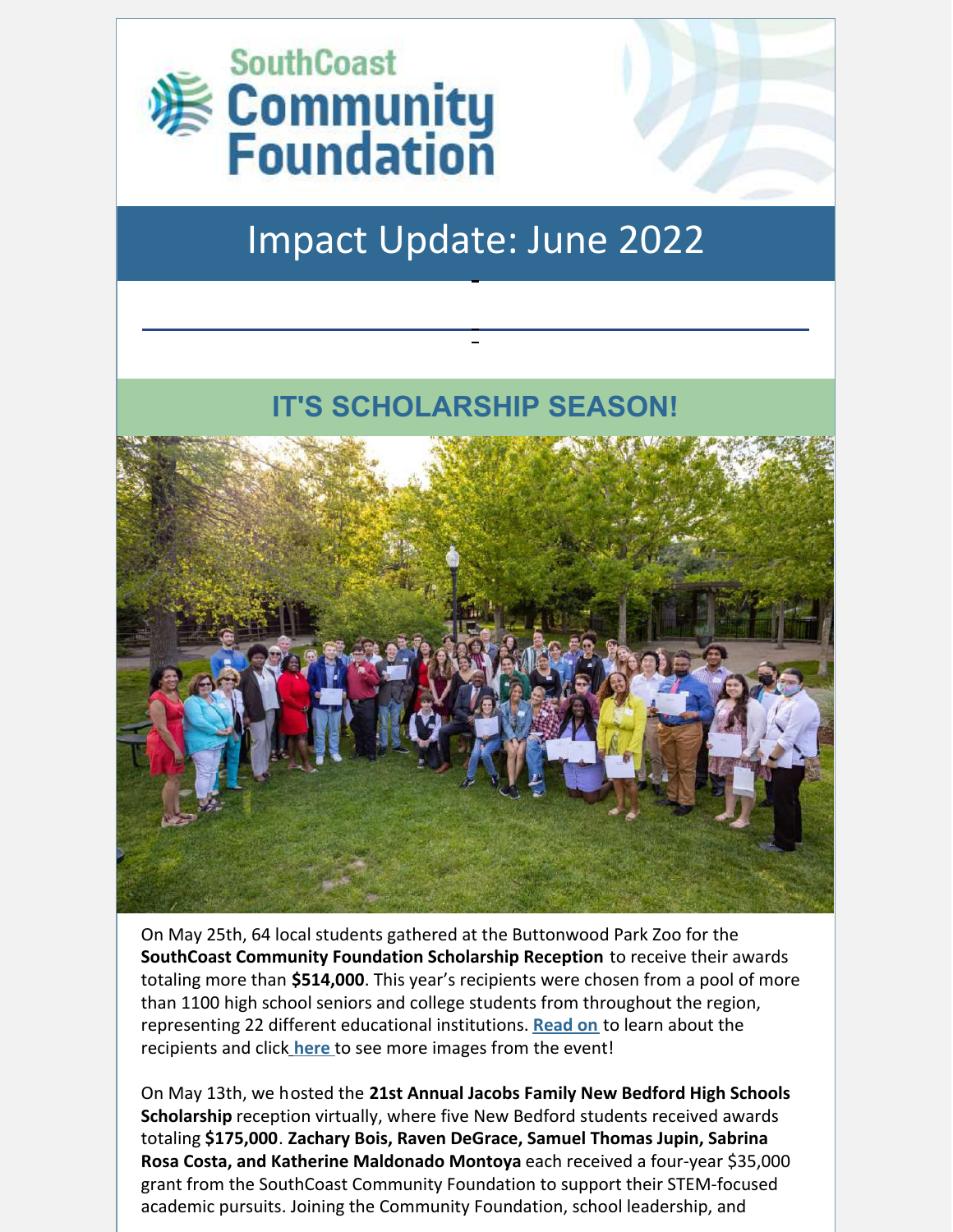previous Jacobs scholars, were donors **Dr. Irwin and Joan Jacobs** and **Mayor Jon Mitchell**. **[Read](https://bit.ly/3lAla7Y) on** to learn about the event and the recipients.













## **CREATIVE SOUTHCOAST BLOG**

 $\frac{1}{2}$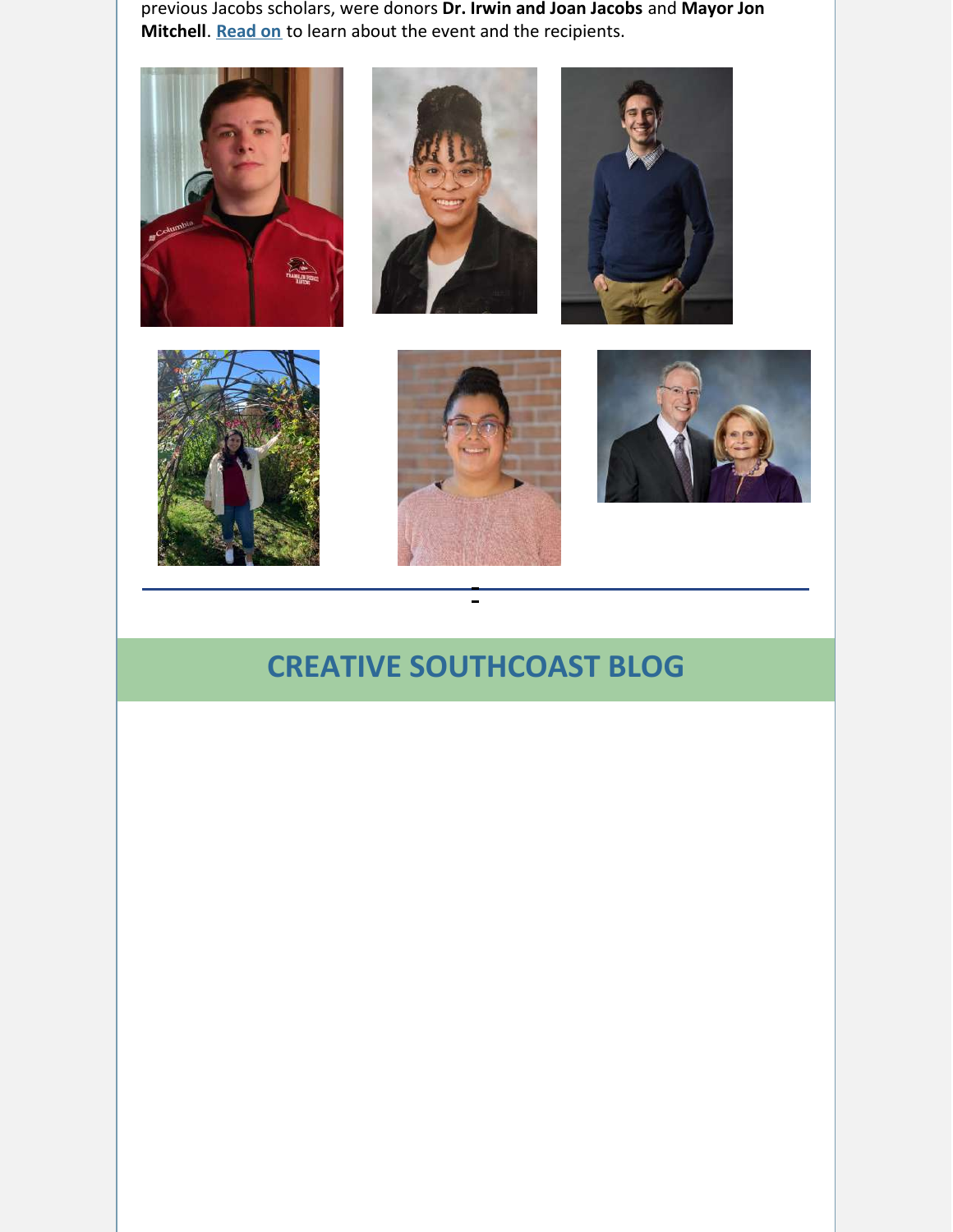

#### **LOOKING FORWARD**

Through the Creative Commonwealth Initiative, we work with the **Barr Foundation** and four other community foundations across the state. Recently, this cohort met in Boston to discuss our successes and challenges after six years and map out the next four years of Barr support. One of the highlights was connecting with so many community leaders in one place. Read this month's **[blog](https://bit.ly/3GNdMjA)** for a full update.

Pictured: Barr Foundation Director of Arts and Creativity, San San Wong with Leonard Lee

# **ANNUAL FUND OF SOUTHCOAST COMMUNITY FOUNDATION**

 $\sim$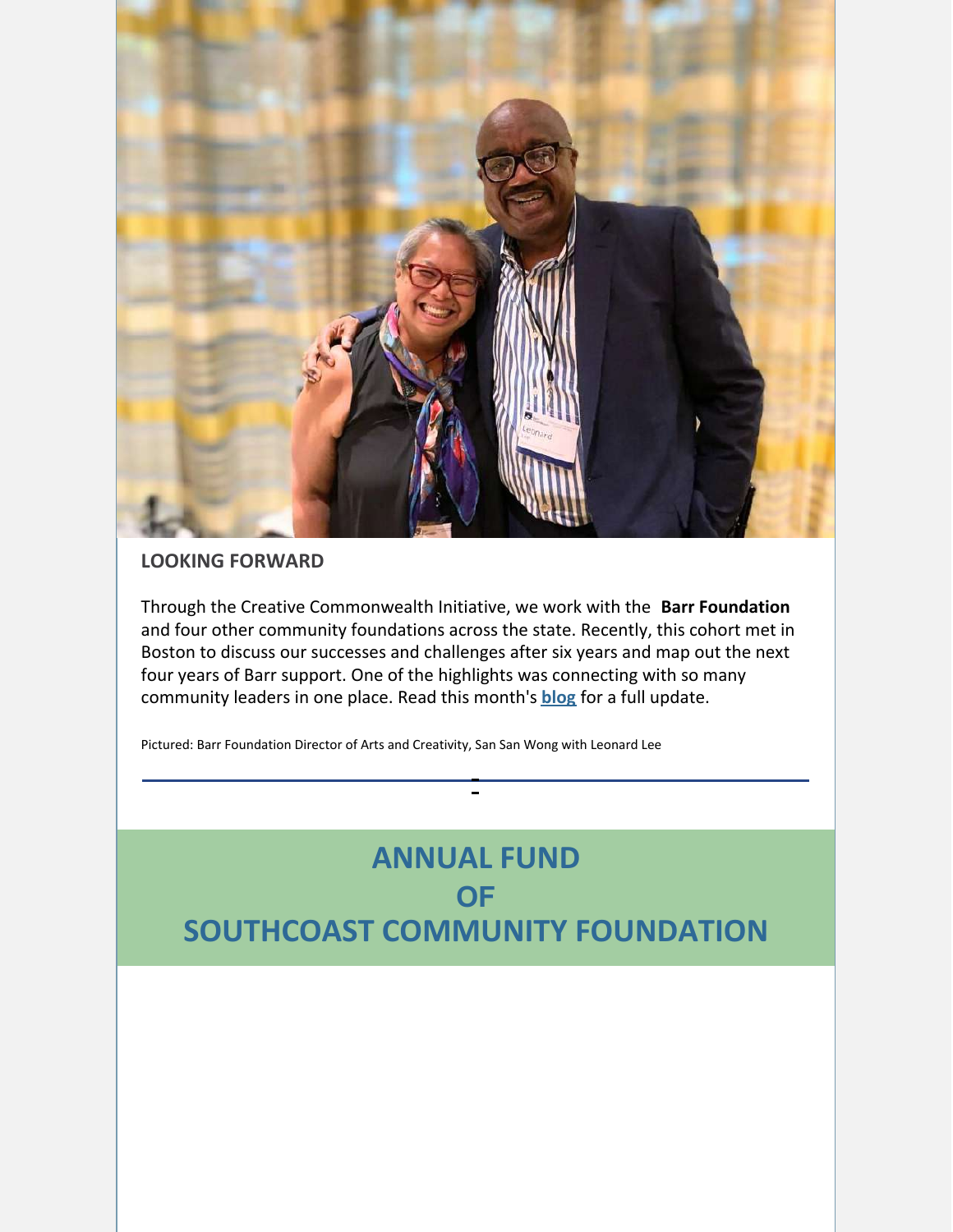

Your contribution allows us to build on our success and further our mission, mobilizing philanthropy by matching donors and resources with community needs. We hope you will help us move forward vigorously by supporting our **[Annual](https://bit.ly/3Lybl5R) Fund** as generously as possible.

# **EVENTS**

### **Our Annual Meeting - Please Join Us!**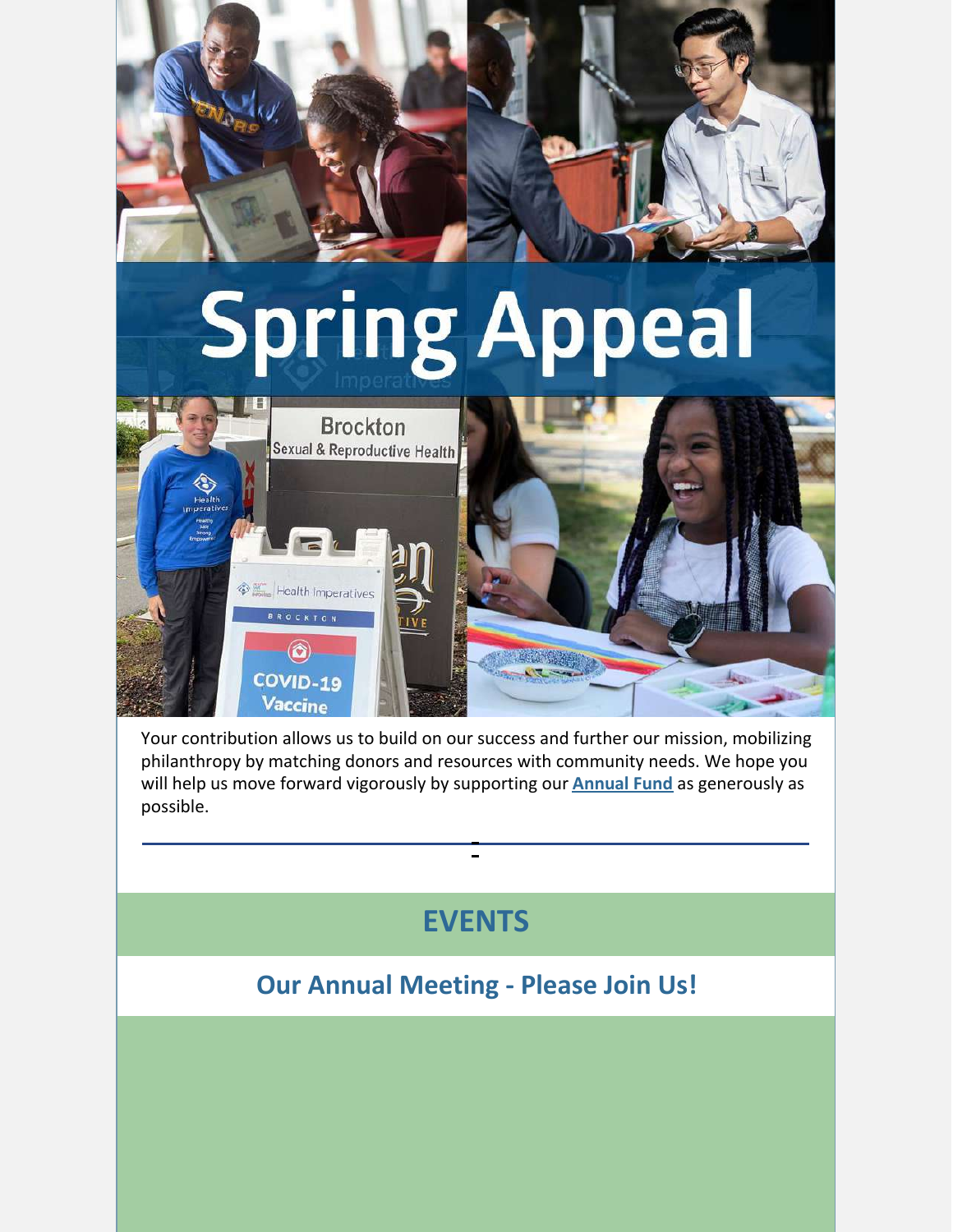

Please join us to hear a recap of the past year, our plans for the future, and meet our new President and CEO, Leonard M. Lee! Reception to follow.

Where: University of Massachusetts Dartmouth MacLean Campus Center - Main Auditorium Register to attend **[here!](https://secure.givelively.org/event/community-foundation-of-southeastern-massachusetts-inc/southcoast-community-foundation-27th-annual-meeting)**

Thank you to our sponsor **BayCoast Bank.**

### **Free Workshop: Business Strategies for Artists with Shey Rivera Ríos**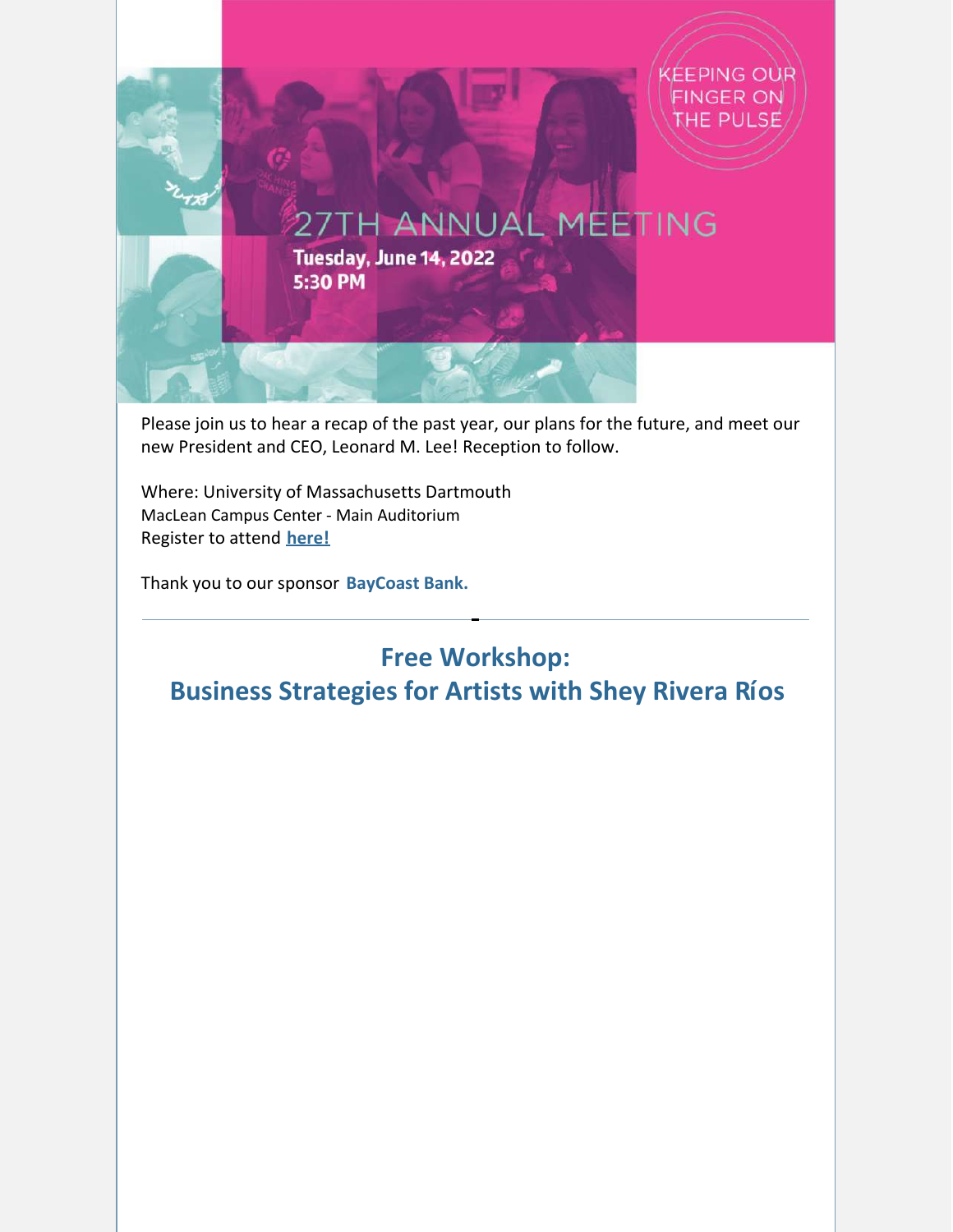

#### **Still Time to Register! Wednesdays, June 15 & 22, 2022 | 2 – 4 p.m.**

Artists often run their own creative businesses. And as the world changes, artists continue building alternative structures to sustain themselves. This two-part workshop, presented in partnership with Assets for Artists, will present strategies for developing a more sustainable art practice and will also take a look at what opportunities exist for artists in today's economy. Click **[here](https://bit.ly/382zgw3)** to learn more and register.

Photo by Cat Laine, Painted Foot Studio

### **Arts & Culture Events**

Fall River and New Bedford are exploding with activity. Elevating arts and cultural experiences in these gateway cities is a key focus area for us and we are delighted to share just a sampling of what is taking place. To learn about other events and to get more detail, check out these great resources: **New Bedford [Creative](https://newbedfordcreative.org/calendar-of-events/), Destination New Bedford, New [Bedford](https://newbedfordlight.org/events/) Light**, **[Standard-Times](https://destinationnewbedford.org/events/) Entertainment**, **Herald News Entertainment**, and **Viva Fall [River](https://www.vivafallriver.com/event/)**.

#### **Portugeus Celebrations**

**June 3 - 6th: The Day of Portugal Festival** Society of Senhor da Pedra New Bedford

**June 3 - 5th: The Espirito Santo Church Feast** Fall River

**June 9 - 12th: Day of Portugal**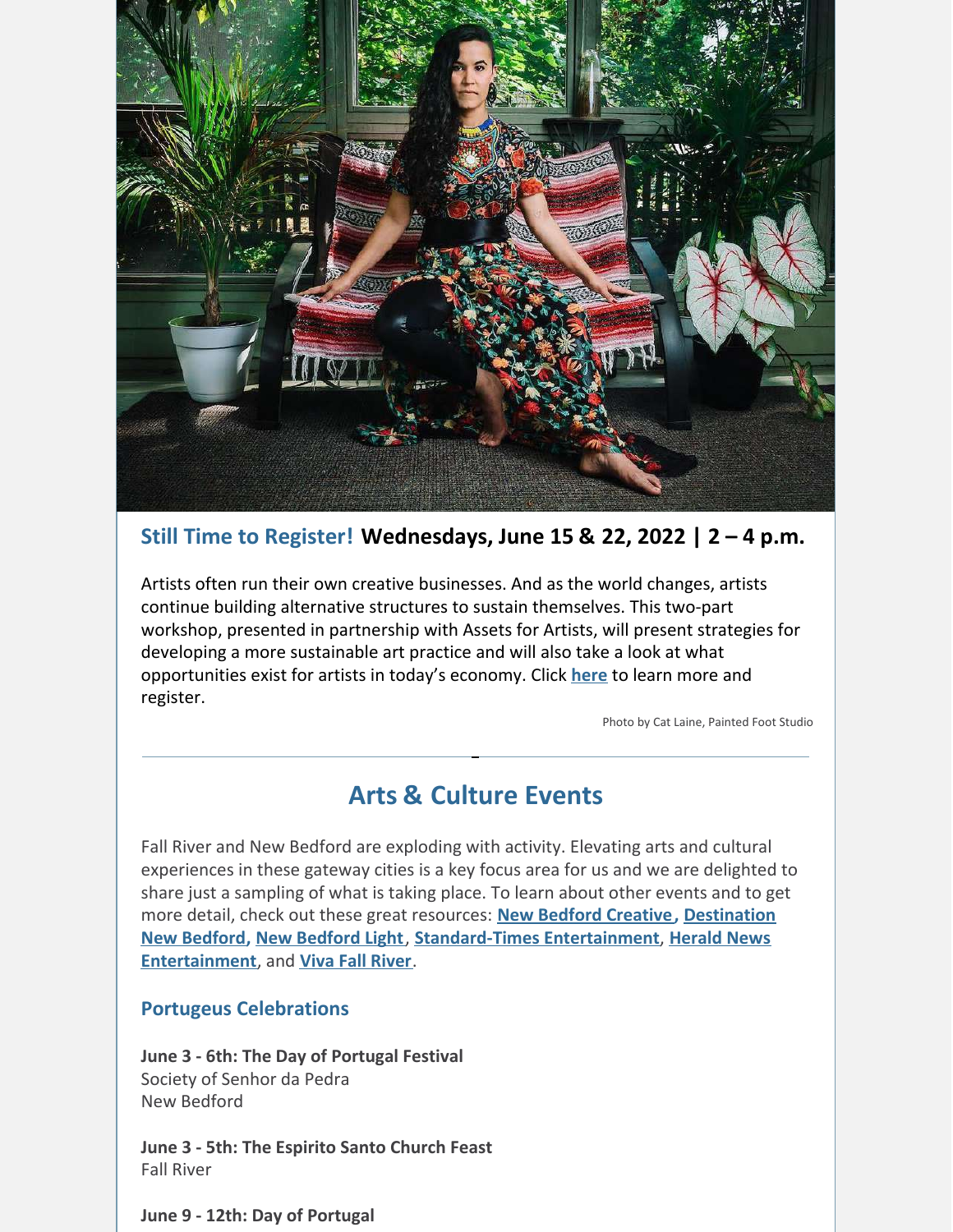Fall River



**CUSTOM** 

**HOUSE** 

**SQUARE** 

ARCHITECTURE

**THURS** 

**JUNE 9** 

 $@$  5PM

HISTORY .

#### **Pride Month**

**June 4: South Coast LGBTQ+ Network's New Bedford Pride** Buttonwood Park New Bedford

**June 5: Fall River Pride Festival** Government Center Fall River

**June 9: AHA! Pride Block Party** New Bedford

#### **Juneteenth: Sunday, June 19th**

**Buy Black NB Pop-Up Market** Rotch-Jones-Duff House New Bedford

**Fall River Celebration** Kennedy Park



KEIWORK E CHE (CE)) BEINER MONEY NO.

#### **More Festivals & Experiences**

**June 4**: **Quequechan River Rail Trail Festival** Britland Park Fall River

**June 9 - 11**: **20mi2** City-Wide Celebration New Bedford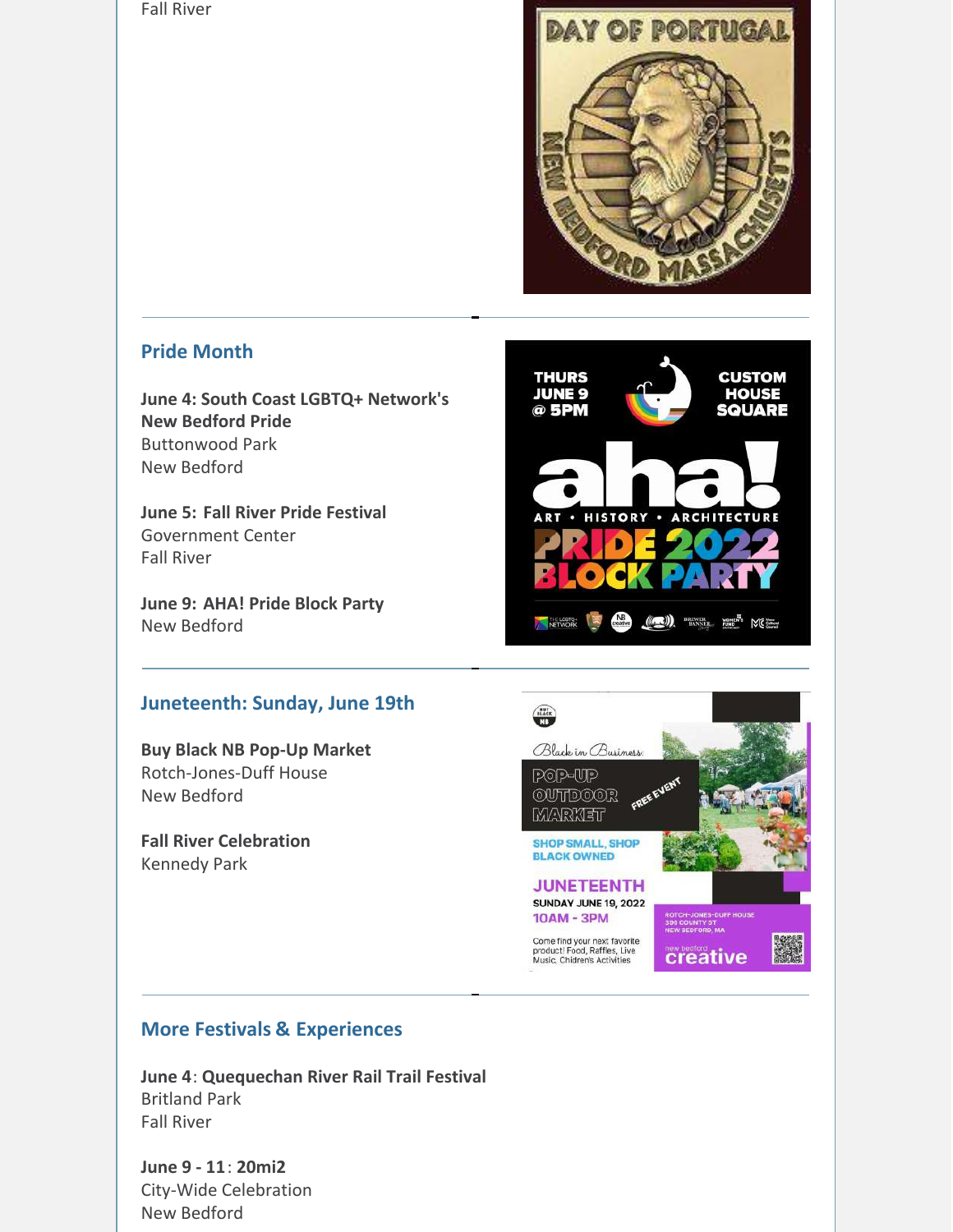

### **IN THE NEWS**

 $\mathbf{r}$ 

### **WBSM TOWNSQUARE SUNDAY**



President and CEO Leonard Lee caught up with Jim Phillips for Jim's **[Townsquare](https://wbsm.com/tags/townsquare-sunday/) Sunday WBSM Radio [Program.](https://wbsm.com/tags/townsquare-sunday/)** Be sure to catch the show this coming **Sunday, June 5th** at 6:00 AM, 11:00 AM, and on their website.



### **STAFF**



We are very proud of our Programs Officer **Werlaine Badio** who was sworn in to the **Bristol County Commission on The Status of Women**. Now, more than ever, women's issues need to be at the forefront of our minds, and Werlaine is doing her part to make sure that happens. Here is the **[article](https://www.tauntongazette.com/story/news/politics/2022/06/02/taunton-fall-river-commission-status-women-bristol-county-werlaine-badio-tanya-lobo-esther-rogers/9796771002/)** in the Taunton Daily Gazette with more detail.

Even more to celebrate! Board Vice-Chair **Gail**